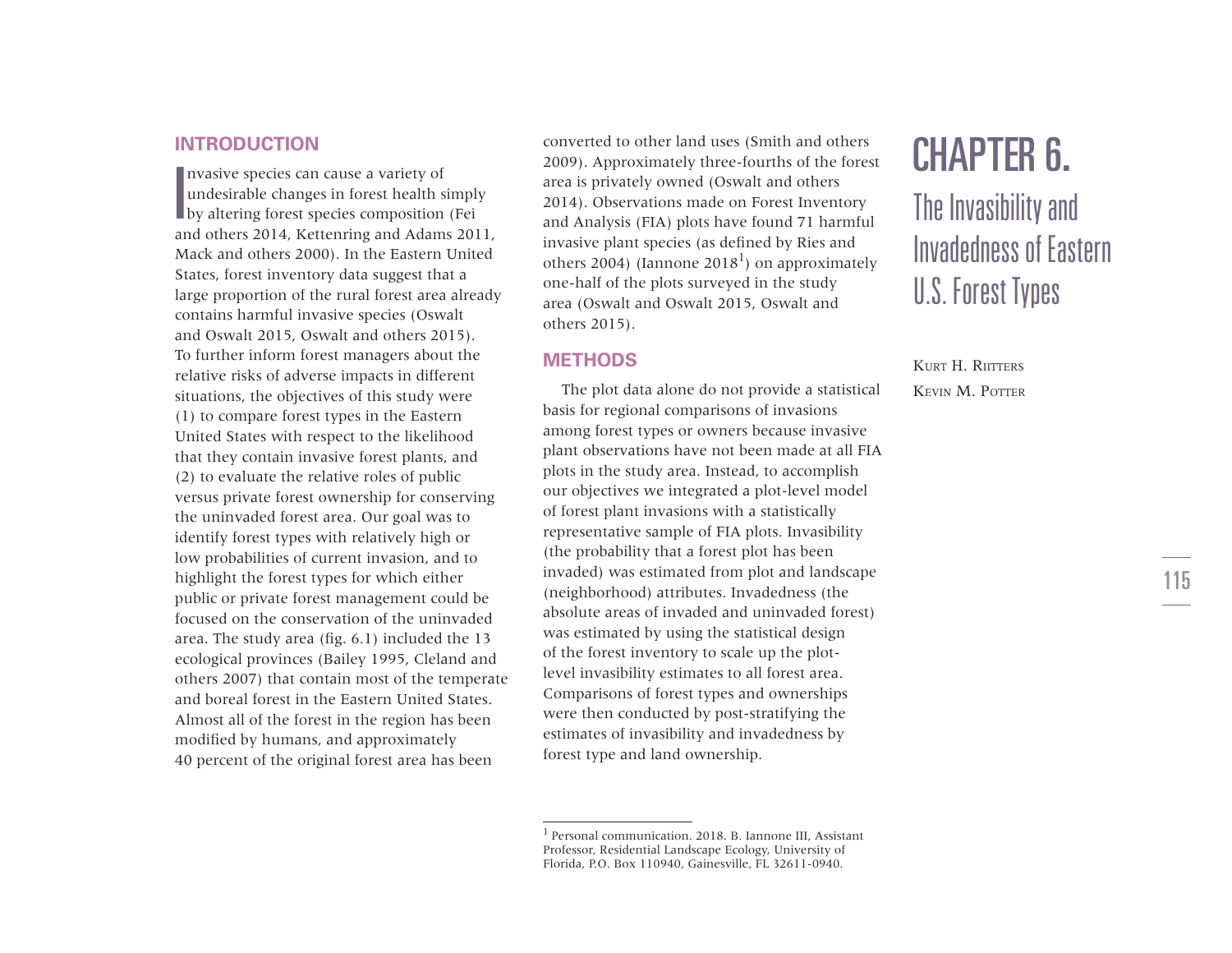

*Figure 6.1—The study area encompassed most of the temperate and boreal forest in the Eastern United States. (Data source: Cleland and others 2007)* 

The plot-level invasibility model (similar to the model described by Riitters and others 2017) was developed using 23,039 FIA plots that had been surveyed for invasive plants between 2001 and 2011. To predict invasibility, the model employed logistic regression with independent variables measuring ecological province, site productivity, distance to a road, land use (590-ha neighborhood), and forest

fragmentation (15-ha neighborhood). The model was applied to a representative sample of 82,506 FIA plots from the FIA database (O'Connell and others 2015) that constituted a statistical basis for forest area estimation circa 2006. Each plot record had an expansion factor that indicated the forest area represented by a given condition (defned by, among other attributes, site productivity, forest type, and ownership) (Bechtold and Patterson 2005). The expansion factors accounted for within-plot variability of forest type and ownership.

We applied the approach described by Riitters and others (2011) to extrapolate and stratify the plot-level estimates of invasibility. In the same way that a regional estimate of the area of a given forest type is the sum of the expansion factors for the plot records of that type, a regional estimate of a given level of invasibility was the sum of the expansion factors over all plots with that invasibility. Furthermore, since the product of invasibility and expansion factor estimates the area invaded, a regional estimate of invadedness (total area invaded) was the sum of those estimates over all plots. Finally, stratifcation was performed by defning subsets of plots according to forest type and/or ownership, and summing the area within each subset. There were 74 forest types (O'Connell and others 2015) after excluding those that were not included in the development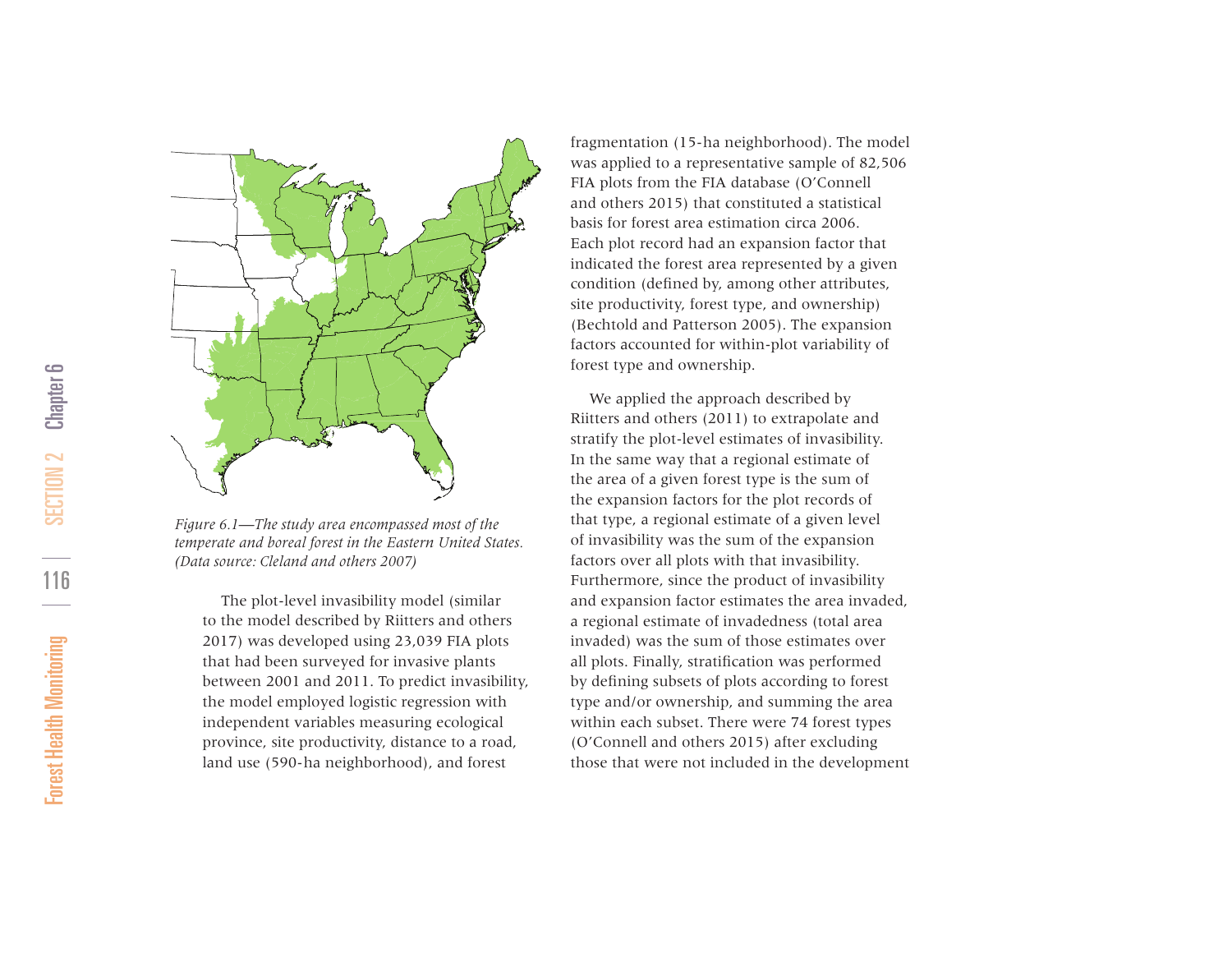of the plot-level invasibility model. $<sup>2</sup>$  The 17 FIA</sup> ownership categories (O'Connell and others 2015) were combined into four classes—Federal (government), State and local (government), private corporate, and private non-corporate.

For simplicity, we report area estimates without confdence intervals. The model correctly classifed randomly drawn pairs of invaded and uninvaded plots 76 percent of the time, a reasonably good rate that was significantly  $(X^2 = 232; p < 0.001)$  better than chance. At a broader spatial scale, the regional pattern of predicted, per-plot invasibility was similar to the pattern of observed per-county invasion rates (Oswalt and Oswalt 2015). The FIA sample design has a target precision of ±3 percent for forest area estimates in the Eastern United States (Bechtold and Patterson 2005).

# **RESULTS AND DISCUSSON**

We estimated that invasive forest plants occur on 51 percent of the 152 million ha of forest land considered in this study (table 6.1). Estimated invadedness ranged from 20 to 61 percent of total area of each of the 10 forest type groups recognized by FIA. Over half of the

## **Table 6.1—Total area and invadedness of 10 FIA forest type groups in the Eastern United States, by percent area invaded**

| Forest type group       | Total area <sup>a</sup> |         | Invadedness (area invaded) <sup>a</sup> |
|-------------------------|-------------------------|---------|-----------------------------------------|
|                         | thousand ha             | percent | thousand ha                             |
| Loblolly-shortleaf pine | 23 2 2 5                | 61      | 14096                                   |
| Elm-ash-cottonwood      | 8442                    | 59      | 5004                                    |
| Oak-pine                | 11 319                  | 58      | 6564                                    |
| Oak-hickory             | 57732                   | 58      | 33480                                   |
| Oak-gum-cypress         | 9639                    | 49      | 4702                                    |
| Longleaf-slash pine     | 5256                    | 43      | 2268                                    |
| White-red-jack pine     | 3584                    | 40      | 1420                                    |
| Maple-beech-birch       | 18936                   | 34      | 6446                                    |
| Aspen-birch             | 6925                    | 32      | 2186                                    |
| Spruce-fir              | 6124                    | 20      | 1199                                    |
| All forest type groups  | 151 180                 | 51      | 77365                                   |
|                         |                         |         |                                         |

*<sup>a</sup>*Sums may have rounding error.

invaded area was contained in two forest type groups (loblolly-shortleaf pine, oak-hickory), in part because those two types were the most common types in the region. $3$  The statistics in table 6.1 suggested broad geographical patterns resulting from the overall geographical distinctness of different forest types. For example, the spruce-fr, maple-beech-birch, and aspen-birch type groups tend to occur in the relatively remote portions of the study area, where invasion pressures are probably lower than elsewhere (Iannone and others 2015).

<sup>2</sup> The following forest type groups were excluded because they were not included in the development of the invasibility model: other eastern softwoods; pinyon-juniper; exotic softwoods; other hardwoods; woodland hardwoods; tropical hardwoods; and exotic hardwoods. Also excluded were the Fraser fr forest type (because of small sample size), and data records lacking forest type information (including non-stocked plots).

 $3$  See O'Connell and others (2015) for scientific names of species, and fuller descriptions of forest types and forest type groups.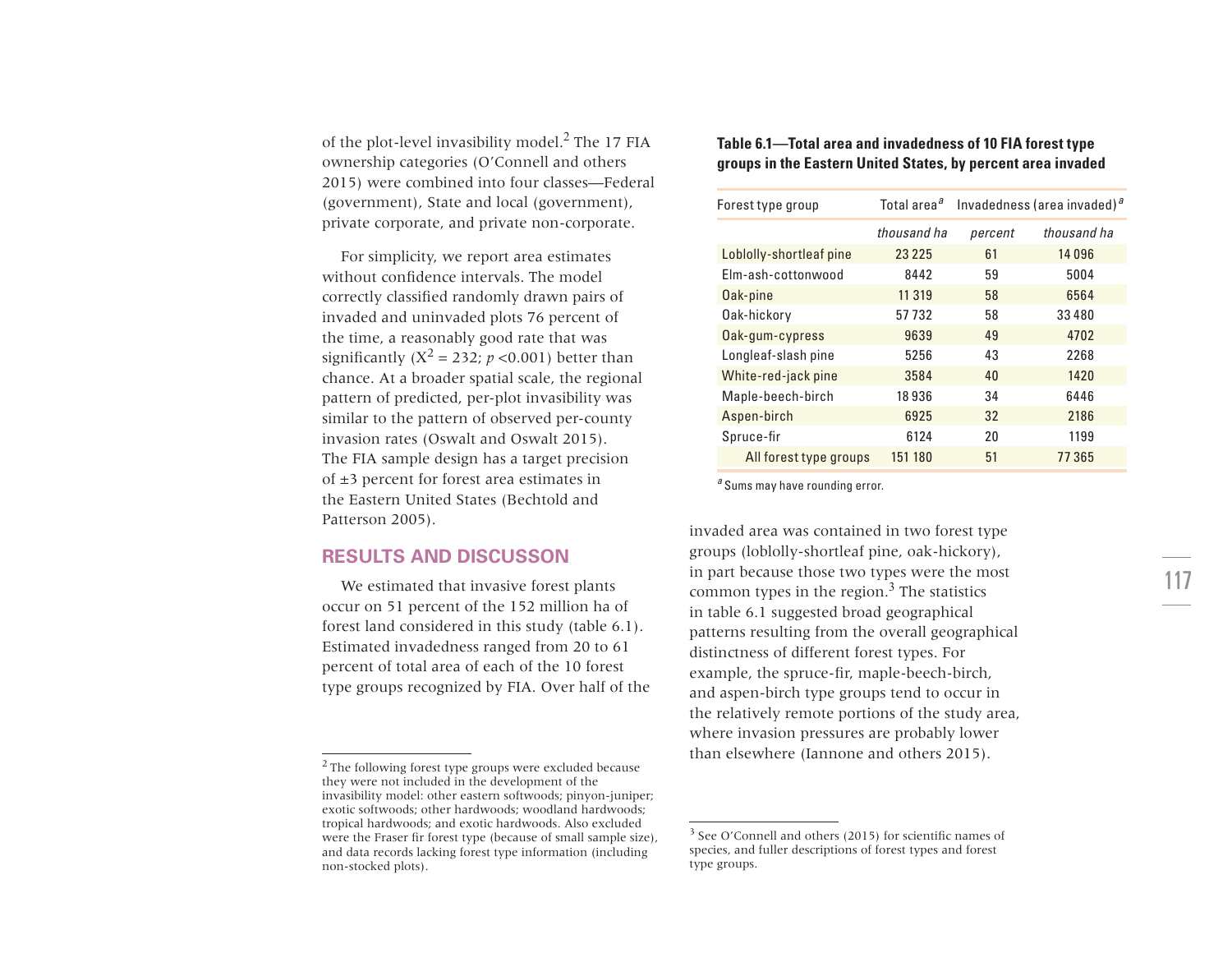At the same time, invadedness varied substantially among forest types within forest type groups (table 6.2). For example, the loblolly-shortleaf pine type group had the highest percent invadedness (61 percent; table 6.1), but included two forest types that exhibited relatively low percent invadedness pond pine (28 percent) and Table Mountain pine (21 percent). Conversely, within the sprucefr type group that had the lowest percent invadedness (20 percent; table 6.1), invadedness ranged from 10 percent (red spruce-balsam fr type) to 36 percent (white spruce type). Invadedness also varied substantially among ownerships (table 6.3). Approximately one-third of public forest land was invaded, compared to 46 percent of private corporate forest and 59 percent of private non-corporate forest. The overall percent of forest invaded (51 percent) refected the higher percentages in private ownerships that together comprised 81 percent of total forest area.

Since forest types are not distributed uniformly across ownerships (results not shown), the large variation of invadedness among both forest types and ownerships implies that conservation of uninvaded forest (or remediation of invaded forest) could potentially be focused on either public or private forest management depending on the forest type to be conserved (or remediated). To allow detailed examination of those possibilities, the invaded and uninvaded forest type areas by ownership are shown in fgure 6.2. In fgure 6.2, each row represents a single forest type. Along the

#### **Table 6.2—Invadedness and area by forest type**

| Forest type group <sup>a</sup> | Forest type                            | Invadedness | Area           |
|--------------------------------|----------------------------------------|-------------|----------------|
|                                |                                        | percent     | thousand<br>ha |
| Loblolly-shortleaf pine        | Virginia pine                          | 70          | 836            |
|                                | Loblolly pine                          | 62          | 20 20 7        |
|                                | Shortleaf pine                         | 53          | 1329           |
|                                | Spruce pine                            | 48          | 18             |
|                                | Pitch pine                             | 34          | 305            |
|                                | Sand pine                              | 32          | 249            |
|                                | Pond pine                              | 28          | 264            |
|                                | Table Mountain pine                    | 21          | 18             |
| Elm-ash-cottonwood             | Silver maple-American elm              | 75          | 328            |
|                                | Cottonwood                             | 69          | 252            |
|                                | Cottonwood-willow                      | 69          | 145            |
|                                | River birch-sycamore                   | 68          | 759            |
|                                | Sugarberry-hackberry-elm-<br>green ash | 63          | 3217           |
|                                | Sycamore-pecan-American elm            | 62          | 1210           |
|                                | Willow                                 | 53          | 445            |
|                                | Red maple (lowland)                    | 51          | 871            |
|                                | Black ash-American elm-red maple       | 42          | 1217           |
|                                |                                        |             |                |
| Oak-pine                       | Virginia pine-southern red oak         | 67          | 867            |
|                                | Eastern redcedar-hardwood              | 65          | 1053           |
|                                | Loblolly pine-hardwood                 | 63          | 5075           |
|                                | Shortleaf pine-oak                     | 59          | 1192           |
|                                | Eastern white pine-northern red oak    | 48          | 1328           |
|                                | Longleaf pine-oak                      | 44          | 395            |
|                                | Slash pine-hardwood                    | 44          | 606            |
|                                | Other pine-hardwood                    | 38          | 803            |
|                                |                                        |             | $\cdot$ .      |

*continued*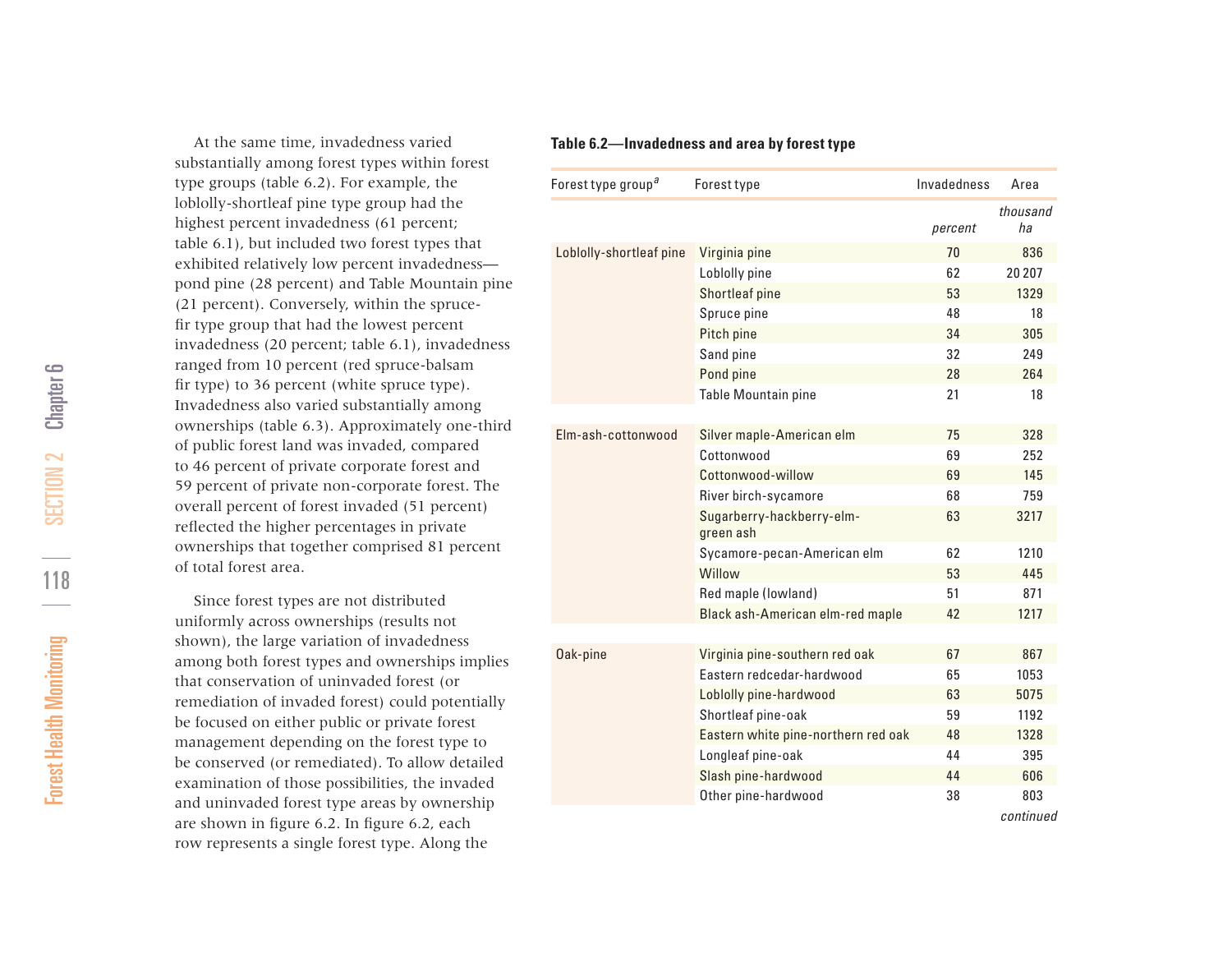# **Table 6.2 (continued)—Invadedness and area by forest type**

| Forest type group <sup>a</sup> | Forest type                                 | Invadedness | Area           |
|--------------------------------|---------------------------------------------|-------------|----------------|
|                                |                                             | percent     | thousand<br>ha |
| Oak-hickory                    | <b>Black walnut</b>                         | 75          | 259            |
|                                | Sweetgum-yellow-poplar                      | 71          | 3080           |
|                                | Bur oak                                     | 69          | 265            |
|                                | Cherry-white ash-yellow-poplar              | 66          | 2226           |
|                                | <b>Black locust</b>                         | 65          | 353            |
|                                | Elm-ash-black locust                        | 64          | 2280           |
|                                | Yellow-poplar                               | 63          | 1242           |
|                                | Mixed upland hardwoods                      | 62          | 8556           |
|                                | Sassafras-persimmon                         | 61          | 968            |
|                                | White oak-red oak-hickory                   | 60          | 17967          |
|                                | White oak                                   | 60          | 2833           |
|                                | Yellow-poplar-white oak-northern<br>red oak | 57          | 3027           |
|                                | Red maple-oak                               | 57          | 1344           |
|                                | Post oak-blackjack oak                      | 55          | 4461           |
|                                | Scarlet oak                                 | 52          | 419            |
|                                | Chestnut oak-black oak-scarlet oak          | 44          | 3754           |
|                                | Northern red oak                            | 43          | 1862           |
|                                | Chestnut oak                                | 37          | 2122           |
|                                | Southern scrub oak                          | 37          | 713            |
|                                |                                             |             |                |
| Oak-gum-cypress                | Swamp chestnut oak-cherrybark oak           | 60          | 559            |
|                                | Sweetgum-Nuttall oak-willow oak             | 55          | 3866           |
|                                | Overcup oak-water hickory                   | 47          | 557            |
|                                | Sweetbay-swamp tupelo-red maple             | 44          | 3288           |
|                                | Baldcypress-water tupelo                    | 41          | 968            |
|                                | Baldcypress-pondcypress                     | 34          | 371            |
|                                | Atlantic white-cedar                        | 27          | 32             |
|                                |                                             |             |                |

| Forest type group <sup>a</sup> | Forest type                        | Invadedness | Area           |
|--------------------------------|------------------------------------|-------------|----------------|
|                                |                                    | percent     | thousand<br>ha |
| Longleaf-slash pine            | Slash pine                         | 43          | 3942           |
|                                | Longleaf pine                      | 42          | 1313           |
| White-red-jack pine            | Eastern white pine                 | 47          | 1377           |
|                                | Eastern white pine-eastern hemlock | 40          | 203            |
|                                | Red pine                           | 38          | 923            |
|                                | Eastern hemlock                    | 33          | 511            |
|                                | Jack pine                          | 31          | 570            |
|                                |                                    |             |                |
| Maple-beech-birch              | <b>Black cherry</b>                | 57          | 554            |
|                                | Hard maple-basswood                | 47          | 3760           |
|                                | Red maple (upland)                 | 32          | 1843           |
|                                | Sugar maple-beech-yellow birch     | 29          | 12778          |
| Aspen-birch                    | Gray birch                         | 42          | 131            |
|                                | Aspen                              | 34          | 4941           |
|                                | Balsam poplar                      | 34          | 358            |
|                                | Pin cherry                         | 26          | 122            |
|                                | Paper birch                        | 22          | 1373           |
|                                |                                    |             |                |
| Spruce-fir                     | White spruce                       | 36          | 241            |
|                                | Tamarack                           | 24          | 733            |
|                                | Northern white-cedar               | 23          | 1417           |
|                                | <b>Balsam</b> fir                  | 18          | 1509           |
|                                | <b>Black spruce</b>                | 18          | 1212           |
|                                | Red spruce                         | 13          | 503            |
|                                | Red spruce-balsam fir              | 10          | 508            |

*continued* 

*<sup>a</sup>* Forest type group is shown for reference.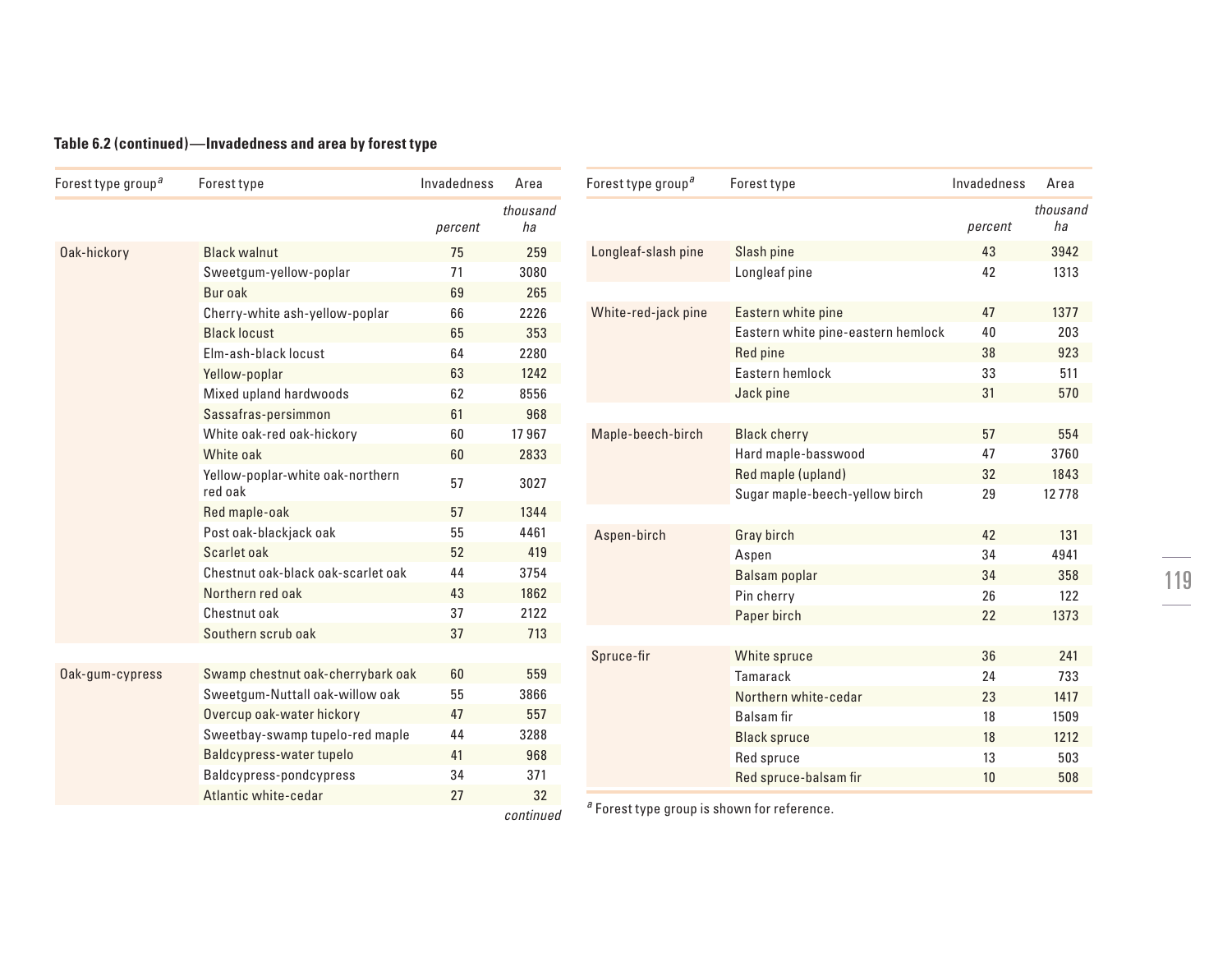### **Table 6.3—Area and invadedness by ownership**

| Ownership             | Total area <sup>a</sup> | Invadedness<br>(area invaded) <sup>a</sup> |             |
|-----------------------|-------------------------|--------------------------------------------|-------------|
|                       | thousand ha             | percent                                    | thousand ha |
| Federal               | 13641                   | 35                                         | 4762        |
| State and local       | 15 5 9 7                | 33                                         | 5173        |
| Private corporate     | 35 1 24                 | 46                                         | 16052       |
| Private non-corporate | 86818                   | 59                                         | 51 378      |
| All ownerships        | 151 180                 | 51                                         | 77365       |
|                       |                         |                                            |             |

<sup>a</sup> Sums may have rounding error.



*Figure 6.2—Summary of invaded and uninvaded forest area by forest type and ownership. The four panels (A, B, C, D) group forest types with similar total area; note the change in the horizontal axis scale between panels. Within each panel, forest types are sorted by decreasing total area. The invaded area is indicated by negative numbers (left of zero); the uninvaded area is indicated by positive numbers (right of zero). Colors indicate ownership, with lighter shades used for the invaded area. (Data sources: Forest Service Forest Inventory and Analysis; Riitters and others 2017) (continued to next page)*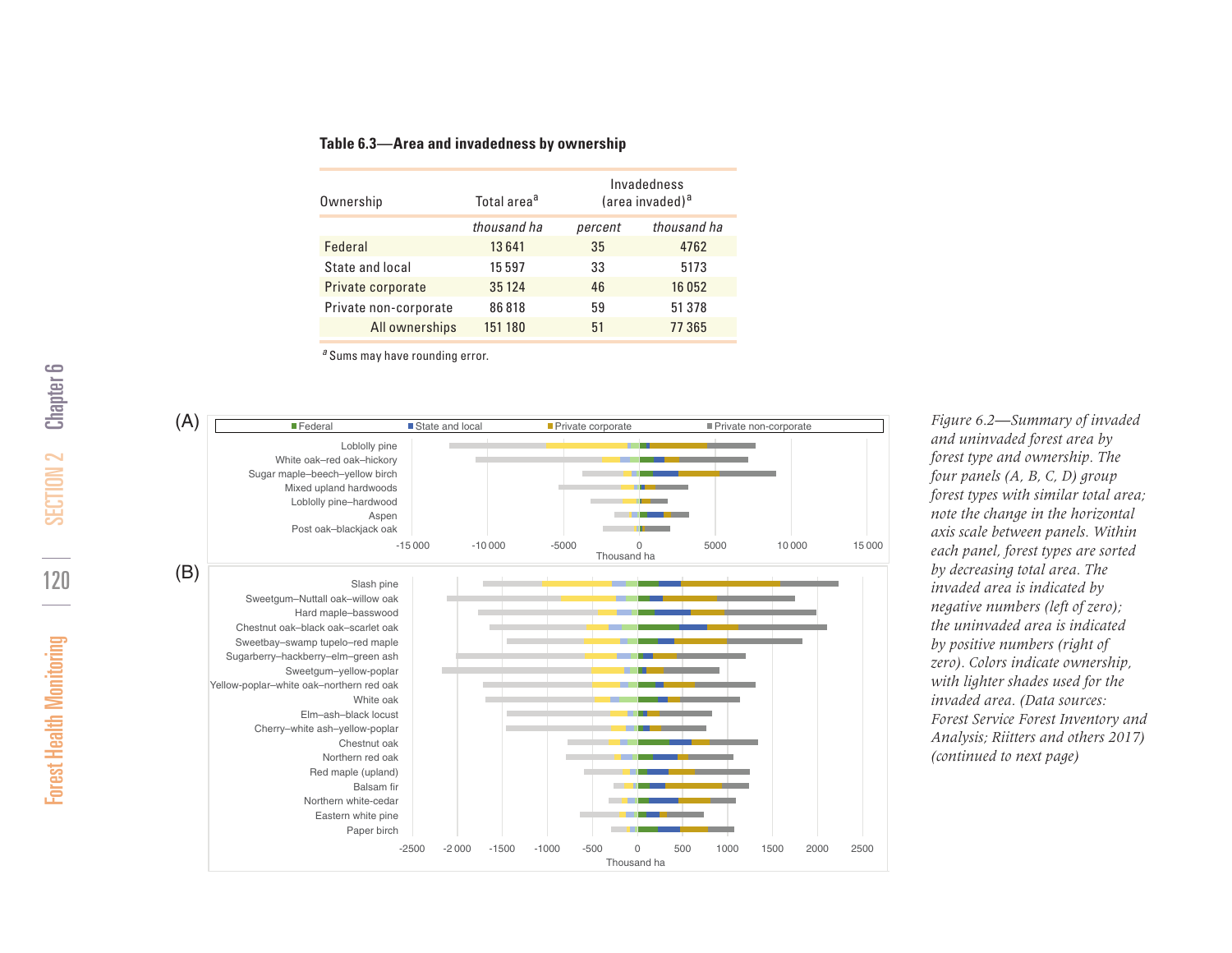

*Figure 6.2 (continued)— Summary of invaded and uninvaded forest area by forest type and ownership. The four panels (A, B, C, D) group forest types with similar total area; note the change in the horizontal axis scale between panels. Within each panel, forest types are sorted by decreasing total area. The invaded area is indicated by negative numbers (left of zero); the uninvaded area is indicated by positive numbers (right of zero). Colors indicate ownership, with lighter shades used for the invaded area. (Data sources: Forest Service Forest Inventory and Analysis; Riitters and others 2017)*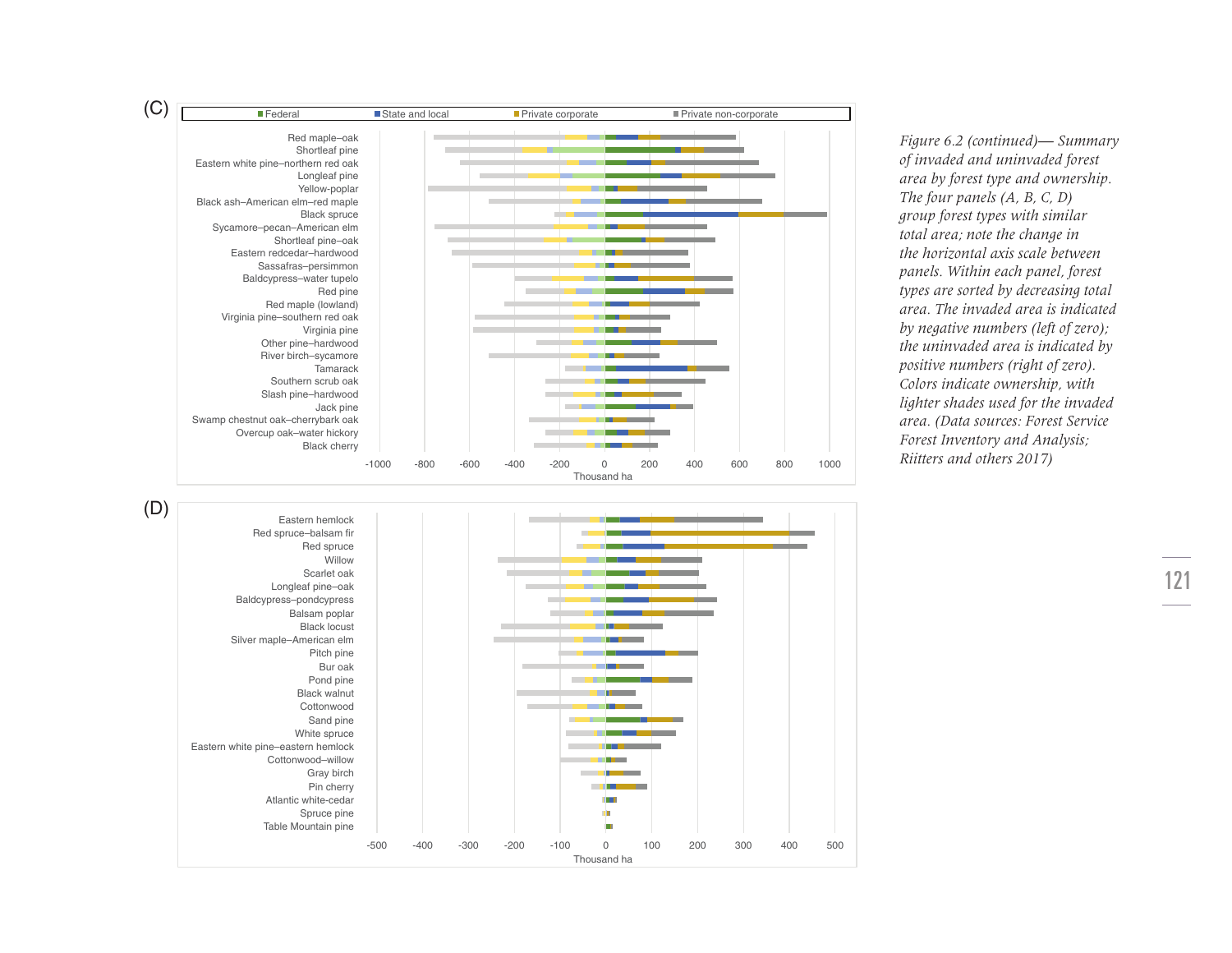horizontal axis, the negative numbers indicate the estimated invaded area, and the positive numbers indicate the estimated uninvaded area. The four primary colors on each bar represent the four types of ownership, with lighter shades of those colors used for the uninvaded area. The scale of the horizontal axis changes between the panels of fgure 6.2 to make it easier to see results for the less-common forest types. Using the loblolly pine type as an example (see frst row of fg. 6.2A), and reading left to right, the invaded area includes 6.4 million ha of private non-corporate forest (light gray), 5.4 million ha of private corporate forest (light gold), 0.2 million ha of State and local forest (light blue), and 0.6 million ha of Federal forest (light green). The uninvaded loblolly pine type includes 0.5 million ha of Federal forest (green), 0.2 million ha of State and local forest (blue), 3.8 million ha of private corporate forest (gold), and 3.2 million ha of private non-corporate forest (gray).

To simplify the information and to address our immediate objective, that information was condensed to show the percent share of forest type area in public ownership (Federal, State, local) in relation to the percent of forest type area that was invaded (fig. 6.3). From the chart it is apparent that any strategy to mitigate or remediate conditions in highly-invaded (e.g., 2/3 of total area) forest types could be focused > on private ownerships, because the public ownership share of the area of those forest types is typically <20 percent. At the other extreme, the conservation of relatively less invaded e.g., <1/3 of total area) forest types could be (

focused on either public ownerships or private ownerships depending on the specifc forest type. For example, conservation on public lands could focus on Atlantic white-cedar, jack pine, tamarack, and black spruce, while conservation on private lands could focus on red spruce, balsam fir, pin cherry, and red maple (upland).

## **CONCLUSIONS**

We combined the statistical power of the FIA forest inventory system with the predictive power of a plot-level plant invasion model to compare forest types in the Eastern United States with respect to the likelihood that they contain invasive forest plants, and to evaluate the relative roles of public versus private forest ownership for conserving the uninvaded forest area. We estimated that approximately half of the total area of 74 forest types was invaded, and that invasions were almost twice as likely on privately owned land than on publicly owned land. Individual forest types varied widely in terms of historical invasions, but ownership alone was the deciding factor for the mostinvaded forest types. There were no forest types for which a remediation focus on public land would be efficient, i.e., consideration of privately owned lands is probably necessary for controlling invasive plants. For the least-invaded forest types, there were several instances for which the efficiency of a conservation focus on either public or private land would depend on the forest type. While a regional analysis can suggest forest management strategies such as these, actual implementation necessarily depends on local conditions.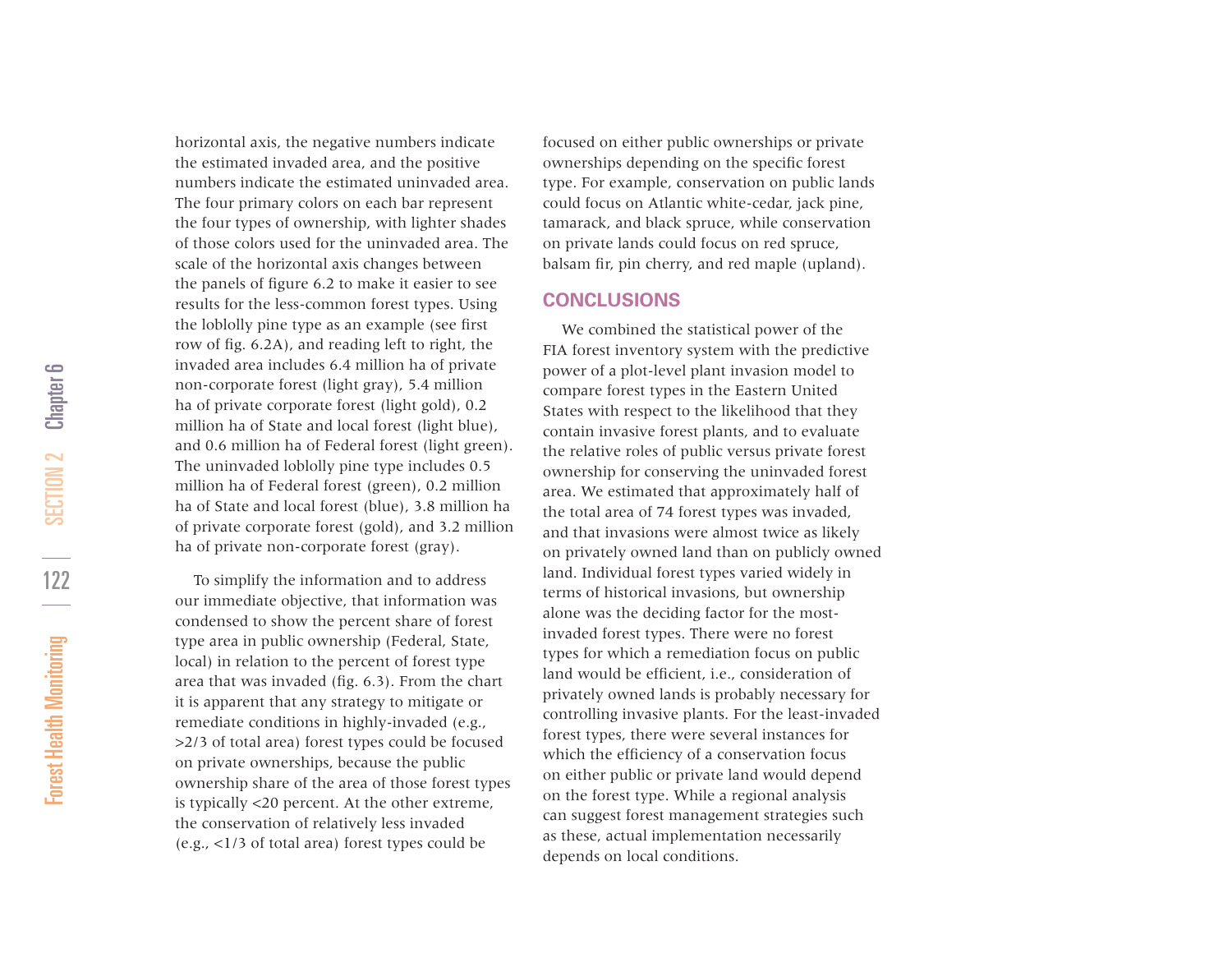

*Figure 6.3—Share of public ownership in relation to percent of area invaded for 74 forest types. The forest types with*  less than one-third of total area invaded are labeled. Public ownership includes Federal, State, and local government *ownership. The estimated linear regression line is shown for information only.* 

# **ACKNOWLEDGMENTS**

Thanks are due the many U.S. Department of Agriculture Forest Service FIA staff who collected all of the data used in this study. Basil Iannone III (University of Florida) and Christopher Oswalt (U.S. Department of Agriculture Forest Service) provided FIA plot summaries of invasive forest plant data. John

Coulston (U.S. Department of Agriculture Forest Service) identifed the representative set of FIA plots and provided plot summaries of statistical weights, forest types, and ownerships. This research was supported in part by U.S. Department of Agriculture Forest Service Agreement 13-JV-113301-046 with North Carolina State University.